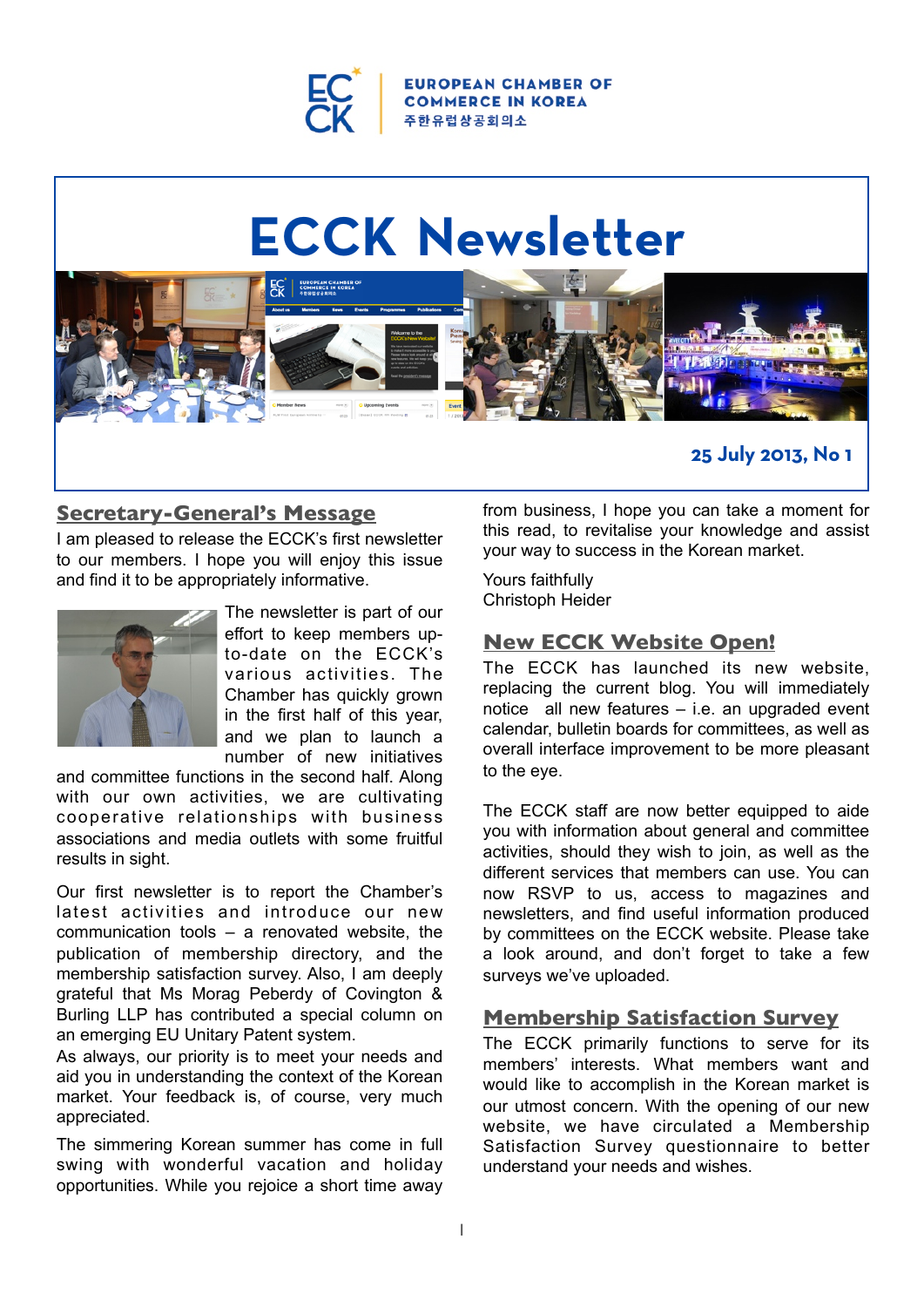

You may access the survey via [https://](https://www.surveymonkey.com/s/ECCKSURVEY) [www.surveymonkey.com/s/ECCKSURVEY](https://www.surveymonkey.com/s/ECCKSURVEY) or by clicking a slide on the new ECCK website.



# **ECCK Membership**

#### **Directory**

The first ECCK Membership Directory has recently been published. Neat and portable, the Directory contains the details of all our members who could be your valuable partners.

#### **ECCK Luncheon with KFTC Chairman**





The ECCK hosted a luncheon event with Mr Dae-Lae Noh, Chairman of the Korea Fair Trade Commission (KFTC), at Lotte Hotel, Seoul, on 7 June 2013. Mr Noh delivered a presentation titled "Korea's Economic Democratisation and Fair Trade Policy." In his welcoming speech, Mr Thilo Halter, President of the ECCK, said, "with its purpose and commitment, the KFTC will help the market become fairer and mutually beneficial for both big and small businesses, as well as domestic actors and foreign investors." Mr Noh also emphasised that the government's policy was designed to correct unfair practices between conglomerates and SMEs, not to intervene in the market.

# **New Committee Launched**

As from 1 August, a new committee specialised in real estate finance, investment, and development will start its operation. This new committee will also cover broad industrial sectors including construction, urbanisation, and sustainable development.

The committee's activities include but are not limited to: (1) investment promotion activities; (2) research on the Korean real estate market for market entry; (3) government relations as a facilitator between the industry and the relevant agencies; and (4) networking. In addition, the committee will serve as a representative body for European real estate companies.

The committee will start with a real estate seminar exclusively for ECCK members. Ms Seungyeon Ahn is in charge of the set up process in coming months. (contact: [rec.mg@ecck.eu\)](mailto:rec.mg@ecck.eu)

#### **Pharmaceutical Working Group**

The ECCK kicked off a pharmaceutical working group on 19 June 2013. The first working group meeting was convened with representatives from European healthcare & pharmaceutical industries. Participants agreed to institute a dedicated standing committee for addressing related issues within the ECCK. Once established, a new healthcare & pharmaceutical committee is expected to represent the European voice in the industry. The ECCK's Finance, Cosmetics, Legal Affairs Committees have teamed up to lead this initiative.

#### **Finance Committee Activities**

June has been an active month for ECCK Finance Committee. In collaboration with *SAMIL PwC*, the ECCK's Taxation and Fashion & Luxury Committees held a joint workshop on 11 June 2013. The workshop, attended by fashion & luxury industry professionals, covered a variety of topics from general tax issues and industry trends to tax audits, transfer pricing and customs, as well as industry-specific issues.

On 12 June, the ECCK Insurance Committee held its monthly meeting with the support from *Kim & Chang.* Participants were discussing upcoming regulatory changes and the effects of the EU-Korea FTA on European insurance companies.

On another end of the spectrum, the Tobacco Working Group met on 26 June to discuss the implications of new regulatory changes and industry-specific issues. The Working Group was joined up with the ECCK IPR Centre and the Taxation Committee.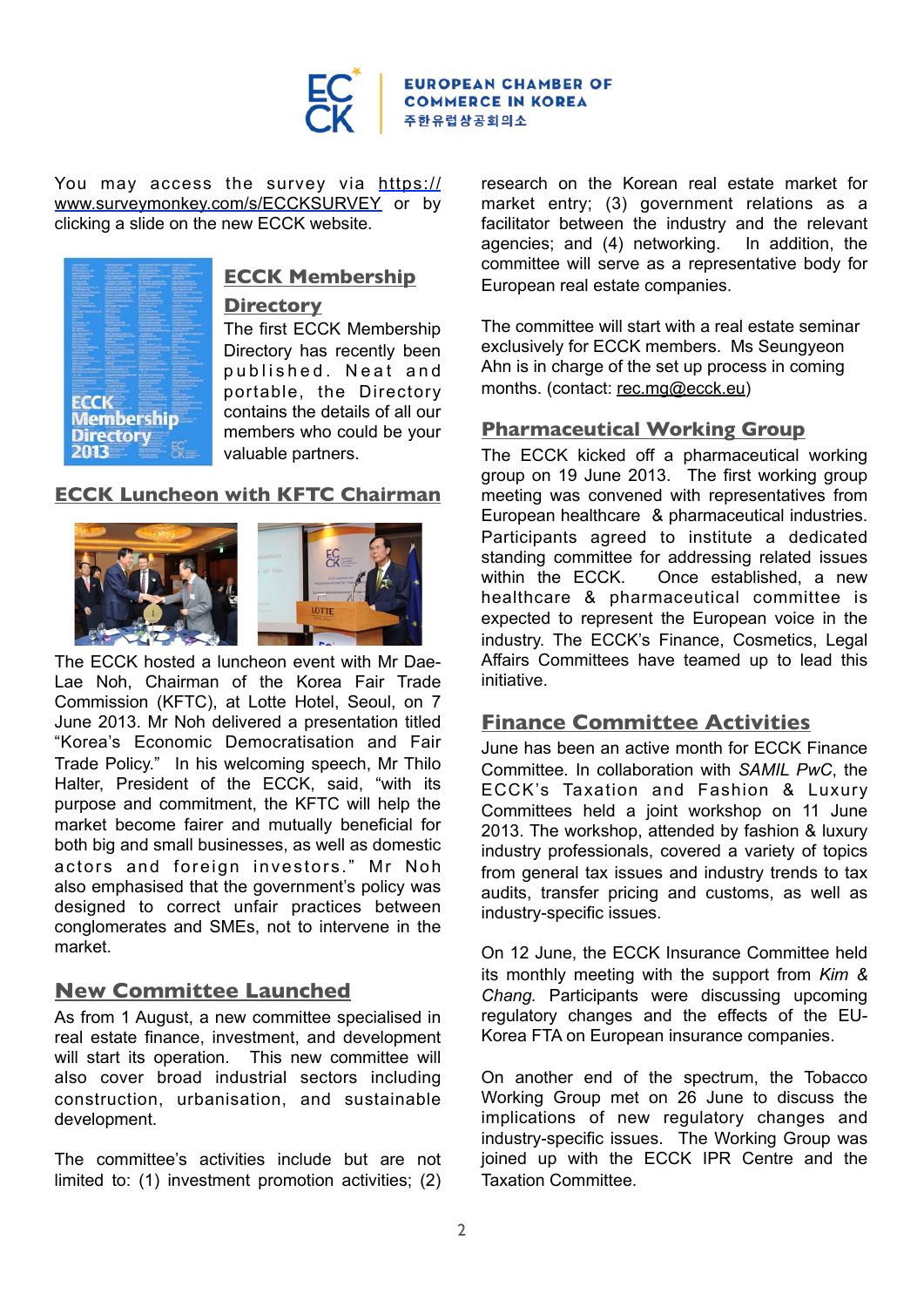

**EUROPEAN CHAMBER OF COMMERCE IN KOREA** 주한유럽상공회의소

# **Cosmetics Committees**

The ECCK Cosmetics Committee organised *President Group Meeting* on 11 June 2013, one of the main committee events for 2013. Representatives from the European cosmetic industry gathered in Grand Hyatt Hotel to share various news and issues regarding the cosmetic market in Korea. Mr Heider, Secretary-General of the ECCK also attended and presented action plans for the Chamber.

In early July, as an interlocutor in a dialogue with the Korean government, the ECCK Cosmetics Committee gathered opinions from members, drafted an official letter, and sent it to *National Assembly's Health & Welfare Committee*. The letter was drafted to make a case against a proposed Cosmetics Act in which it is required to label the date of import on all foreign cosmetic products. The common position was that such a regulation had no practical benefits for consumers, but added more burden to the overall cosmetic industry.

On 17 July, the Cosmetics Committee held a meeting to discuss issues regarding on-site inspection of overseas cosmetic manufacturers by *Ministry of Food and Drug Safety (MFDS).* Furthermore, on 24 July, the ECCK Cosmetic Committee participated in an experts meeting, organised by *MFDS Cosmetic Policy Division.* Cosmetic labelling and advertisements were the main topics of the meeting, where MFDS stated that it would revise the cosmetic labelling and advertisement guidelines and introduce a selfregulation review system.

# **Busan Chapter**

In Busan, the ECCK Marine & Shipbuilding Committee has recently seen a change in

chairmanship. Mr Jan Benggaard has been inaugurated as the Chairman of the Marine & Shipbuilding Committee. He will serve in this role for the next two years.

At ECCK Busan Network Night on 25 June, Mr Ville Packalen, the former chairman of the committee was awarded an appreciation plaque for his excellent service. The Network Night event was held at Gallery IDM in Haeundae.

On 3 July, with Busan-Jinhae Free Economic Zone Authority, the ECCK Marine & Shipbuilding Committee co-hosted a seminar on maritime equipment technology. Korean Maritime Equipment Research Institute (KOMERI) and KTB Investment & Securities researchers were invited to deliver a presentation titled "Trend of Maritime Equipment Technology", as well as a speech regarding marine equipment business strategies.

# **Upcoming Events**

**ECCK Summer Network Night by the Han River** Date & Time: 18:00, Tue., 30 July 2013 Venue: WAV Bar & Lounge (3F)



#### **ECCK General Meeting**  Date & Time: 18:00, Thur., 29 August 2013 Venue: Conrad Hotel

For more information: [www.ecck.eu](http://www.ecck.eu) For advertisement, please contact us via [ecck@ecck.eu](mailto:ecck@ecck.eu)



*The ECCK congratulates the 60th anniversary of the Korea Herald this year. The newspaper is preparing a special issue on 14 August to commemorate its 60th anniversary of publication in 1953. A survey analysis on the business environment of Korea will be featured in this issue. Your insightful views and opinions in the following survey would therefore be much appreciated. Thank you.*

[Go to survey](https://docs.google.com/forms/d/1UUrmE2GLSWeIZ5tvs6hHwM7eLgzzVcE4mqvH32yu-nI/viewform)